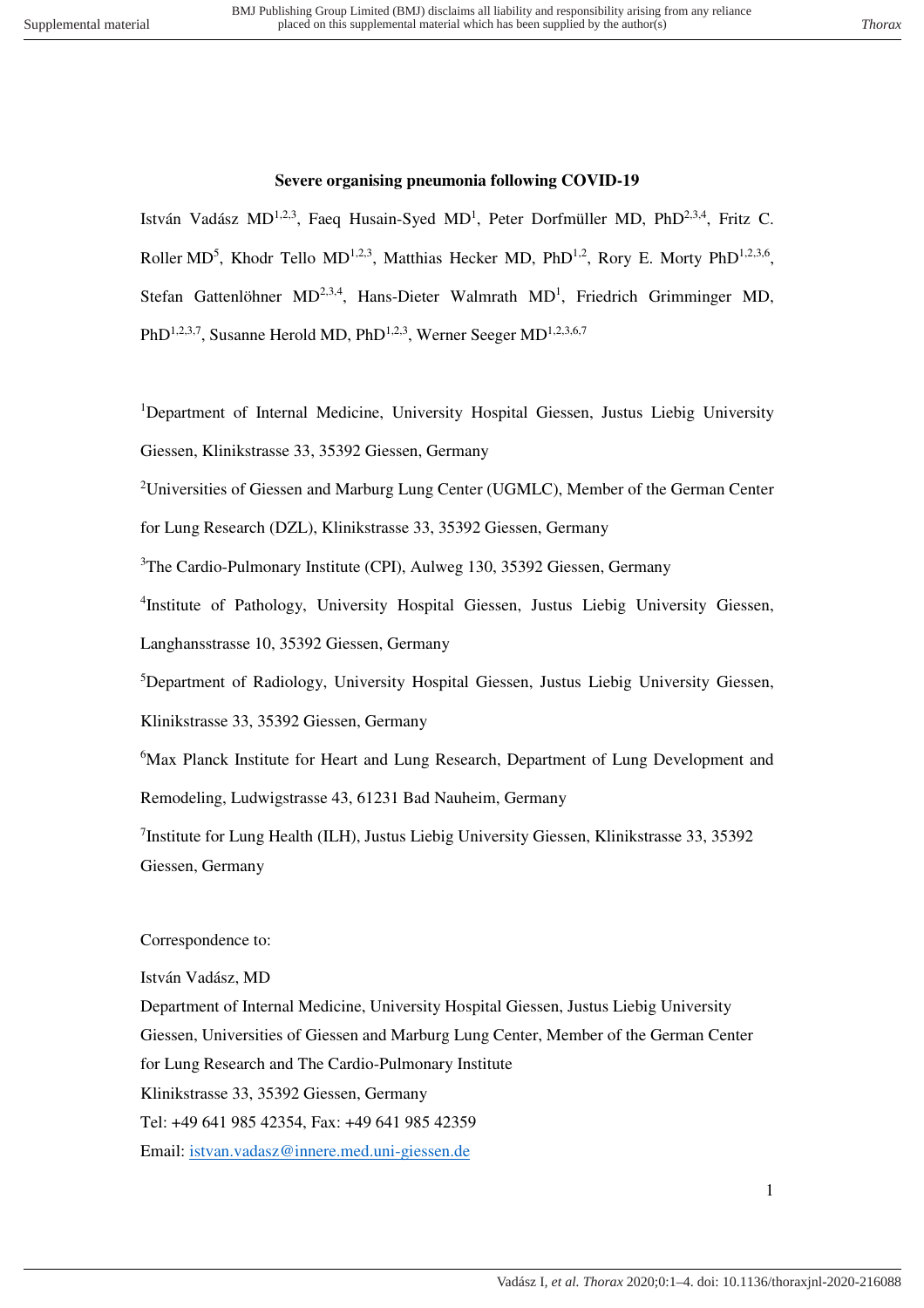# **Supplementary material**

### *Supplementary tables*

#### *Supplementary table 1: Characteristics of three patients diagnosed with organising*

### *pneumonia secondary to COVID-19.*

|                                        | Patient 1                 | Patient 2                    | Patient 3                      |
|----------------------------------------|---------------------------|------------------------------|--------------------------------|
| <b>Demographics</b>                    |                           |                              |                                |
| <b>Sex</b>                             | Male                      | Male                         | Male                           |
| Age, years                             | 57                        | 70                           | 76                             |
| Body mass index, kg/m <sup>2</sup>     | 29.4                      | 23.2                         | 24.7                           |
| <b>Comorbidities</b>                   | Hypertension,<br>diabetes | Hypertension,<br><b>COPD</b> | Hypertension,<br>diabetes, CAD |
| <b>Laboratory findings</b>             |                           |                              |                                |
| White cell count, g/L                  | 7.1                       | 9.6                          | 11.9                           |
| Total lymphocytes                      | 1.54                      | 0.87                         | 0.36                           |
| Haemoglobin, g/dL                      | 84                        | 131                          | 105                            |
| Platelet count, giga/L                 | 316                       | 233                          | 287                            |
| Creatinine, mg/dL <sup>†</sup>         | 0.5                       | 0.9                          | 1.2                            |
| Urea, mg/dL‡                           | 37                        | 111                          | 86                             |
| Lactate dehydrogenase, U/L             | 311                       | 393                          | 301                            |
| Alanine aminotransferase, U/L          | 104                       | 81                           | 38                             |
| Aspartate aminotransferase, U/L        | 44                        | 108                          | 56                             |
| Albumin, g/L                           | 24.9                      | 33.6                         | 31.0                           |
| B-type natriuretic peptide, pg/mL      | 48                        | 65                           | 142                            |
| C-reactive protein, mg/L               | 71.1                      | 58.1                         | 212.4                          |
| Procalcitonin, µg/L                    | 0.5                       | 0.7                          | 0.5                            |
| Interleukin-6, µg/L                    | 74                        | 334                          | 280                            |
| Ferritin, µg/L                         | 1588                      | 524                          | 1059                           |
| D-dimer, mg/L                          | 3.1                       | 4.3                          | 0.69                           |
| <b>Clinical characteristics</b>        |                           |                              |                                |
| <b>SAPS II</b>                         | 37                        | 39                           | 57                             |
| <b>SOFA</b> score                      | $\tau$                    | 6                            | 7                              |
| $V_T$ , mL/kg PBW                      |                           |                              |                                |
| 24 h post-intubation                   | 6.1                       | 6.2                          | 6.2                            |
| 2 weeks post-intubation                | 6.3                       | 5.9                          | 5.8                            |
| At time point of OP diagnosis          | 5.6                       | 6.1                          | 5.4                            |
| 2 weeks after CS initiation            | 6.2                       | <b>SB</b>                    | 6.7                            |
| RR, breaths/min                        |                           |                              |                                |
| 24 h post-intubation                   | 26                        | 20                           | 15                             |
| 2 weeks post-intubation                | 22                        | 18                           | 19                             |
| At time point of OP diagnosis          | 30                        | 22                           | 26                             |
| 2 weeks after CS initiation            | 16                        | <b>SB</b>                    | 15                             |
| P <sub>PLAT</sub> , cmH <sub>2</sub> O |                           |                              |                                |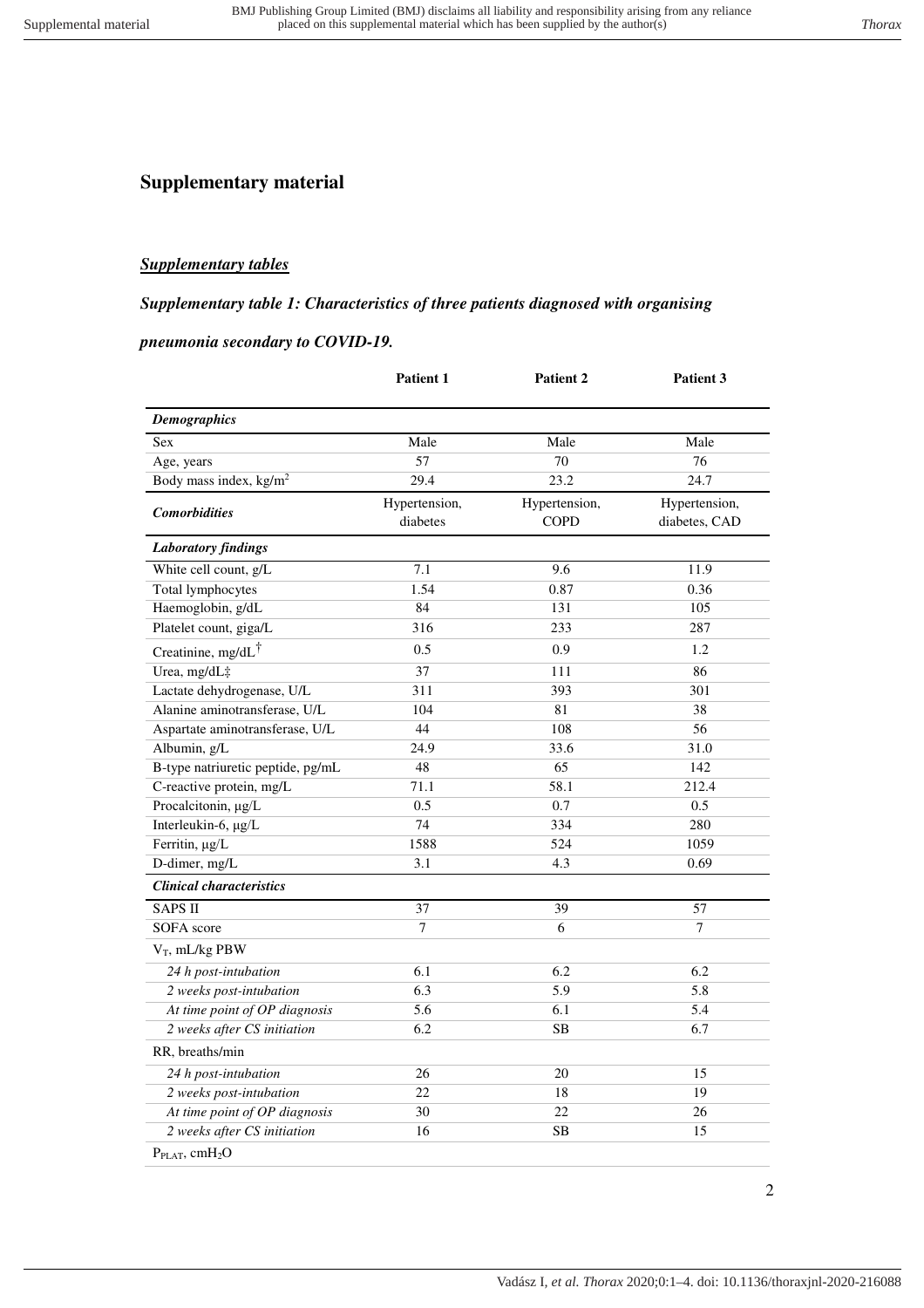| 24 h post-intubation                     | 28    | 25        | 24             |
|------------------------------------------|-------|-----------|----------------|
| 2 weeks post-intubation                  | 24    | 19        | 16             |
| At time point of OP diagnosis            | 30    | 30        | 20             |
| 2 weeks after CS initiation              | 13    | <b>SB</b> | 14             |
| PEEP, cmH <sub>2</sub> O                 |       |           |                |
| 24 h post-intubation                     | 12    | 11        | 12             |
| 2 weeks post-intubation                  | 8     | 9         | $\overline{7}$ |
| At time point of OP diagnosis            | 10    | 12        | 5              |
| 2 weeks after CS initiation              | 5     | <b>SB</b> | 5              |
| Driving pressure, $cmH2O$                |       |           |                |
| 24 h post-intubation                     | 18    | 14        | 12             |
| 2 weeks post-intubation                  | 16    | 10        | 9              |
| At time point of OP diagnosis            | 20    | 18        | 15             |
| 2 weeks after CS initiation              | 8     | <b>SB</b> | 9              |
| Compliance, mL/mbar                      |       |           |                |
| 24 h post-intubation                     | 38.4  | 42.7      | 41.2           |
| 2 weeks post-intubation                  | 52.3  | 65.3      | 54.4           |
| At time point of OP diagnosis            | 18.4  | 22.5      | 26.2           |
| 2 weeks after CS initiation              | 57.5  | <b>SB</b> | 55.6           |
| PaO <sub>2</sub> /FiO <sub>2</sub> ratio |       |           |                |
| 24 h post-intubation                     | 98.2  | 185.2     | 194.8          |
| 2 weeks post-intubation                  | 175.5 | 261.1     | 240.0          |
| At time point of OP diagnosis            | 153.3 | 197.7     | 208.3          |
| 2 weeks after CS initiation              | 308.2 | 385.7*    | 347.6          |
| ARDS adjuvant therapy                    |       |           |                |
| Prone positioning                        | Yes   | Yes       | Yes            |
| Nitric oxide                             | Yes   | No        | Yes            |
| ECCO <sub>2</sub> R                      | Yes   | No        | N <sub>o</sub> |
| LVEF, %                                  | 60    | 60        | 55             |
|                                          |       |           |                |

†To convert the values for serum creatinine to mg/dL, multiply by 88.4.

‡To convert the value for urea to blood urea nitrogen, multiply by 0.467.

*\**Spontaneously breathing at room air (FiO<sup>2</sup> 0.21%).

CAD, coronary artery disease; COPD, chronic obstructive pulmonary disease; COVID-19, coronavirus disease 2019; CS, corticosteroid; ECCO<sub>2</sub>R, extracorporeal carbon dioxide removal; FiO<sub>2</sub>, fraction of inspired oxygen; ICU, intensive care unit; LVEF, left ventricular ejection fraction; OP, organising pneumonia; PaO<sub>2</sub>, arterial partial pressure of oxygen; PBW, predicted body weight; PEEP, positive end-expiratory pressure; PPLAT, plateau pressure; RR, respiratory rate; SAPS, Simplified Acute Physiology Score; SB, spontaneously breathing; SOFA, Sequential Organ Failure Assessment

## *Legend to Supplementary figures*

# *Supplementary figure 1: Initial and follow-up chest x-ray of a patient with severe*

*COVID-19.* **(A)** Initial chest x-ray of a 57-year old male patient presenting with COVID-19

showing extensive ground-glass opacification in both lower lobes and the left midfield (black

asterisk). A follow-up chest x-ray (**B**) three weeks later upon clinical deterioration and